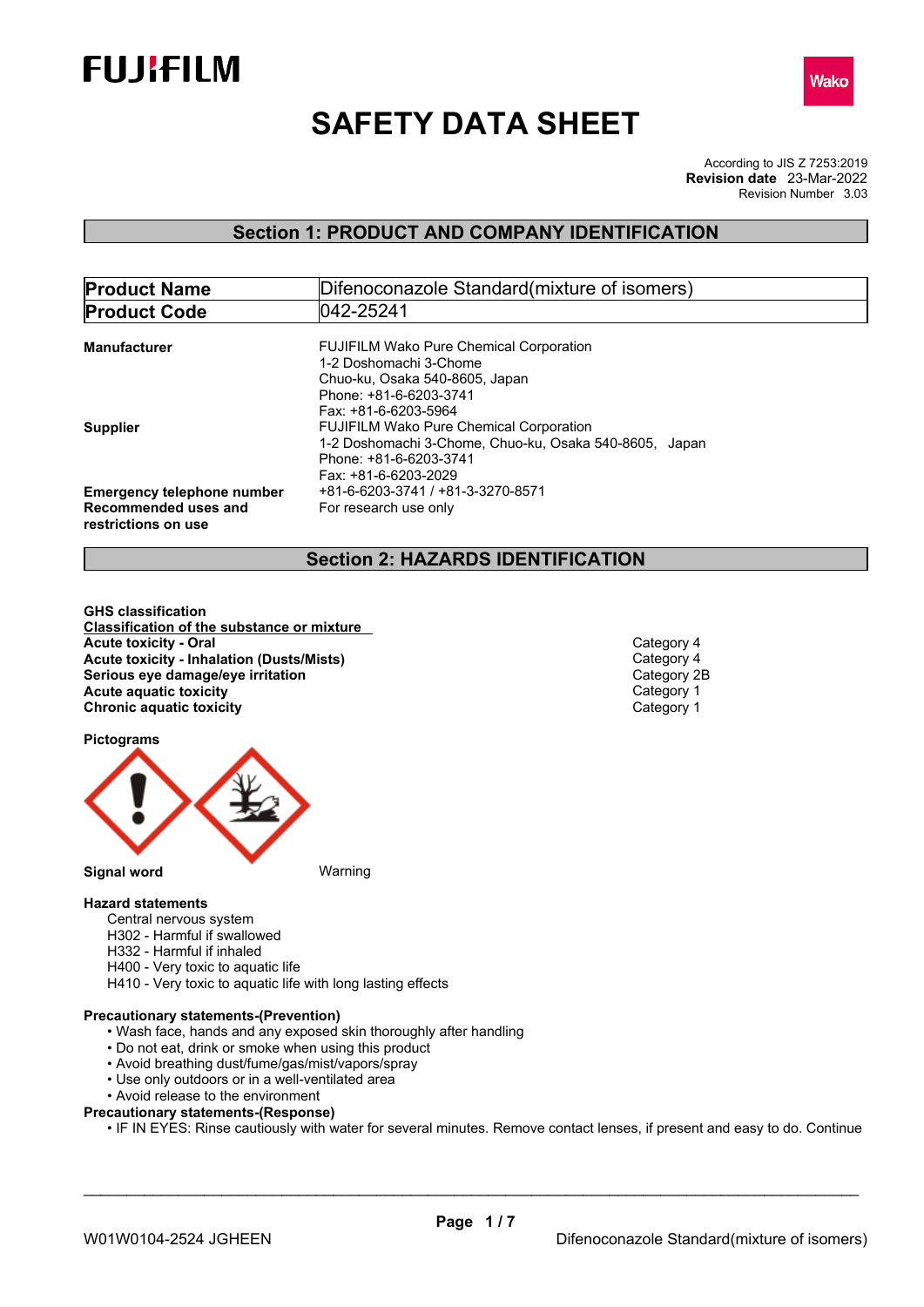#### rinsing

- If eye irritation persists: Get medical advice/attention
- IF INHALED: Remove victim to fresh air and keep at rest in a position comfortable for breathing
- Call a POISON CENTER or doctor/physician if you feel unwell
- IF SWALLOWED: Call a POISON CENTER or doctor/physician if you feel unwell
- Rinse mouth

• Collect spillage

#### **Precautionary statements-(Storage)**

• Not applicable

#### **Precautionary statements-(Disposal)**

• Dispose of contents/container to an approved waste disposal plant

#### **Others**

**Other hazards** Not available

### **Section 3: COMPOSITION/INFORMATION ON INGREDIENTS**

**Single Substance or Mixture** Mixture

#### **Formula** C19H17Cl2N3O3

| <b>Chemical Name</b>            | Weight-% | Molecular weight            | <b>ENCS</b>            | <b>ISHL</b><br>No. | <b>CAS RN</b> |
|---------------------------------|----------|-----------------------------|------------------------|--------------------|---------------|
| $\sim$ $\sim$<br>Difenoconazole | 98.0     | 406.26                      | N/A                    | N/A                | 119446-68-3   |
| <b>ISHL No.:</b><br>Note on     | ⊺in the  | `announced<br>: table means | d chemical substances. |                    |               |

**Impurities and/or Additives**: Not applicable

**Substances Remarks:** This product is composed of isomer mixture.

### **Section 4: FIRST AID MEASURES**

#### **Inhalation**

Remove to fresh air. If symptoms persist, call a physician.

#### **Skin contact**

Wash off immediately with soap and plenty of water. If symptoms persist, call a physician.

#### **Eye contact**

IF IN EYES: Rinse cautiously with water for several minutes. Remove contact lenses, if present and easy to do. Continue rinsing. Immediate medical attention is required.

### **Ingestion**

Rinse mouth. Never give anything by mouth to an unconscious person. Call a physician or poison control center immediately. Do not induce vomiting without medical advice.

#### **Protection of first-aiders**

Use personal protective equipment as required.

### **Section 5: FIRE FIGHTING MEASURES**

#### **Suitable extinguishing media**

Water spray (fog), Carbon dioxide (CO2), Foam, Extinguishing powder, Sand

**Unsuitable extinguishing media**

No information available

#### **Specific hazards arising from the chemical product**

Thermal decomposition can lead to release of irritating and toxic gases and vapors.

**Special extinguishing method**

### No information available

### **Special protective actions for**

#### **fire-fighters**

Use personal protective equipment as required.Firefighters should wear self-contained breathing apparatus and full firefighting turnout gear.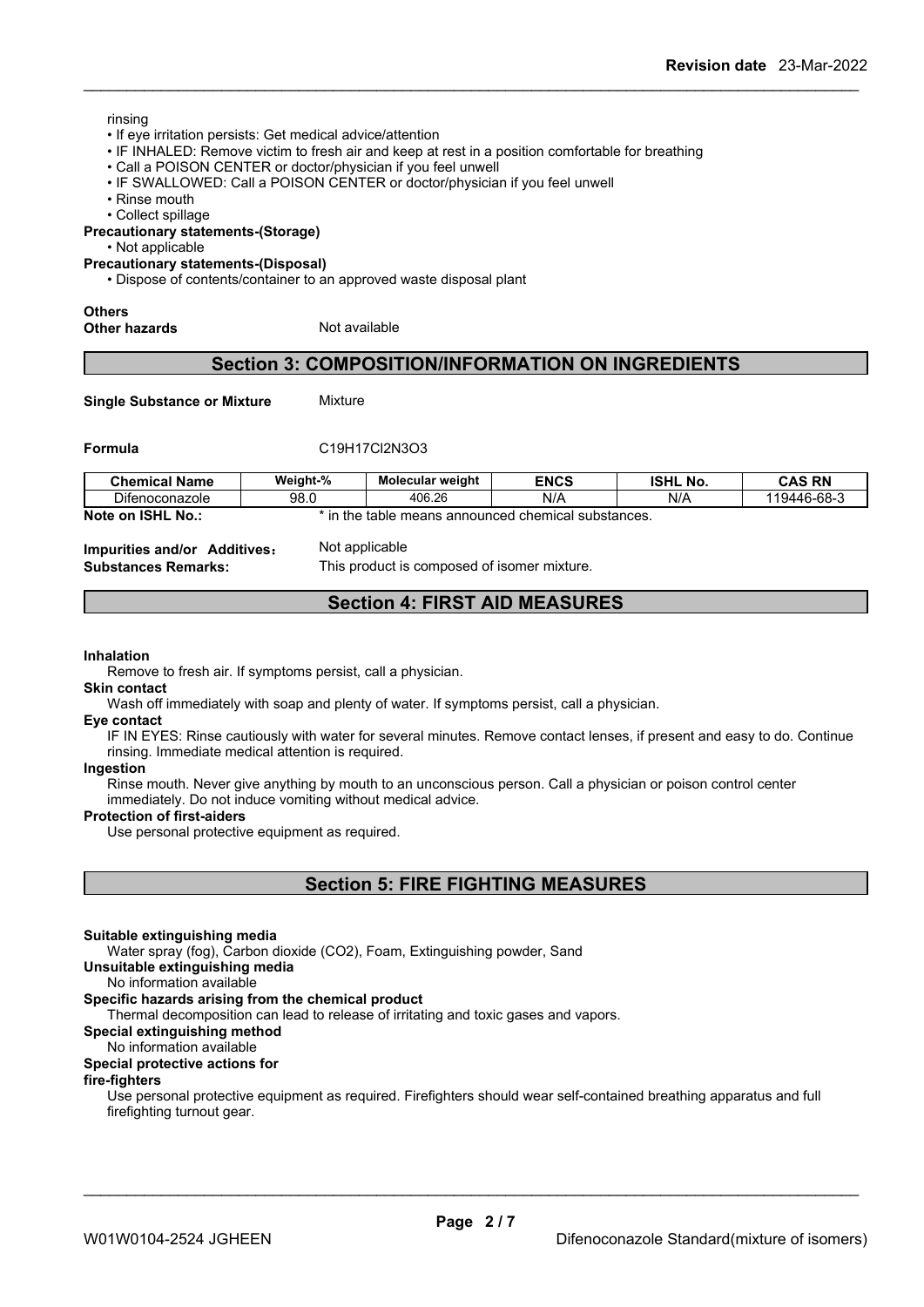### **Section 6: ACCIDENTAL RELEASE MEASURES**

#### **Personal precautions, protective equipment and emergency procedures**

For indoor, provide adequate ventilation process until the end of working. Deny unnecessary entry other than the people involved by, for example, using a rope. While working, wear appropriate protective equipments to avoid adhering it on skin, or inhaling the gas. Work from windward, and retract the people downwind.

#### **Environmental precautions**

To be careful not discharged to the environment without being properly handled waste water contaminated.

**Methods and materials for contaminent and methods and materials for cleaning up**

Sweep up and gather scattered particles, and collect it in an empty airtight container.

### **Recoverly, neutralization**

No information available

#### **Secondary disaster prevention measures**

Clean contaminated objects and areas thoroughly observing environmental regulations.

### **Section 7: HANDLING AND STORAGE**

#### **Handling**

#### **Technical measures**

Avoid contact with strong oxidizing agents. Use with local exhaust ventilation.

#### **Precautions**

Do not rough handling containers, such as upsetting, falling, giving a shock, and dragging Prevent leakage, overflow, and scattering. Not to generate steam and dust in vain. Seal the container after use. After handling, wash hands and face, and then gargle In places other than those specified, should not be smoking or eating and drinking Should not be brought contaminated protective equipment and gloves to rest stops Deny unnecessary entry of non-emergency personnel to the handling area

#### **Safety handling precautions**

Avoid contact with skin, eyes or clothing. Use personal protective equipment as required.

#### **Storage**

#### **Safe storage conditions**

**Storage conditions** Keep container protect from light tightly closed. Store in a cool (2-10 °C) place.

**Safe packaging material** Glass

**Incompatible substances** Strong oxidizing agents

### **Section 8: EXPOSURE CONTROLS/PERSONAL PROTECTION**

#### **Engineering controls**

In case of indoor workplace, seal the source or use a local exhaust system. Provide the safety shower facility, and handand eye-wash facility. And display their position clearly.

**Exposure limits** This product, as supplied, does not contain any hazardous materials with occupational exposure limits established by the region specific regulatory bodies.

### **Personal protective equipment**<br>**Respiratory protection** Dust mask **Respiratory protection** Dust mask<br> **Hand protection**<br> **Protection Hand** protection

**Eye protection** protective eyeglasses or chemical safety goggles **Skin and body protection** Long-sleeved work clothes

#### **General hygiene considerations**

Handle in accordance with good industrial hygiene and safety practice.

### **Section 9: PHYSICAL AND CHEMICAL PROPERTIES**

### **Form Color** Color Color Color Color Color Color Color Color Color Color Color Color Color Color Color Color Color Color<br>  $\Delta$  Color Color Color Color Color Color Color Color Color Color Color Color Color Color Color Color Colo **Odor Odor** no data available **no data available no data available no data available no data available no data available no data available no data available no data available no data available no data a Melting point/freezing point**

crystalline powder - powder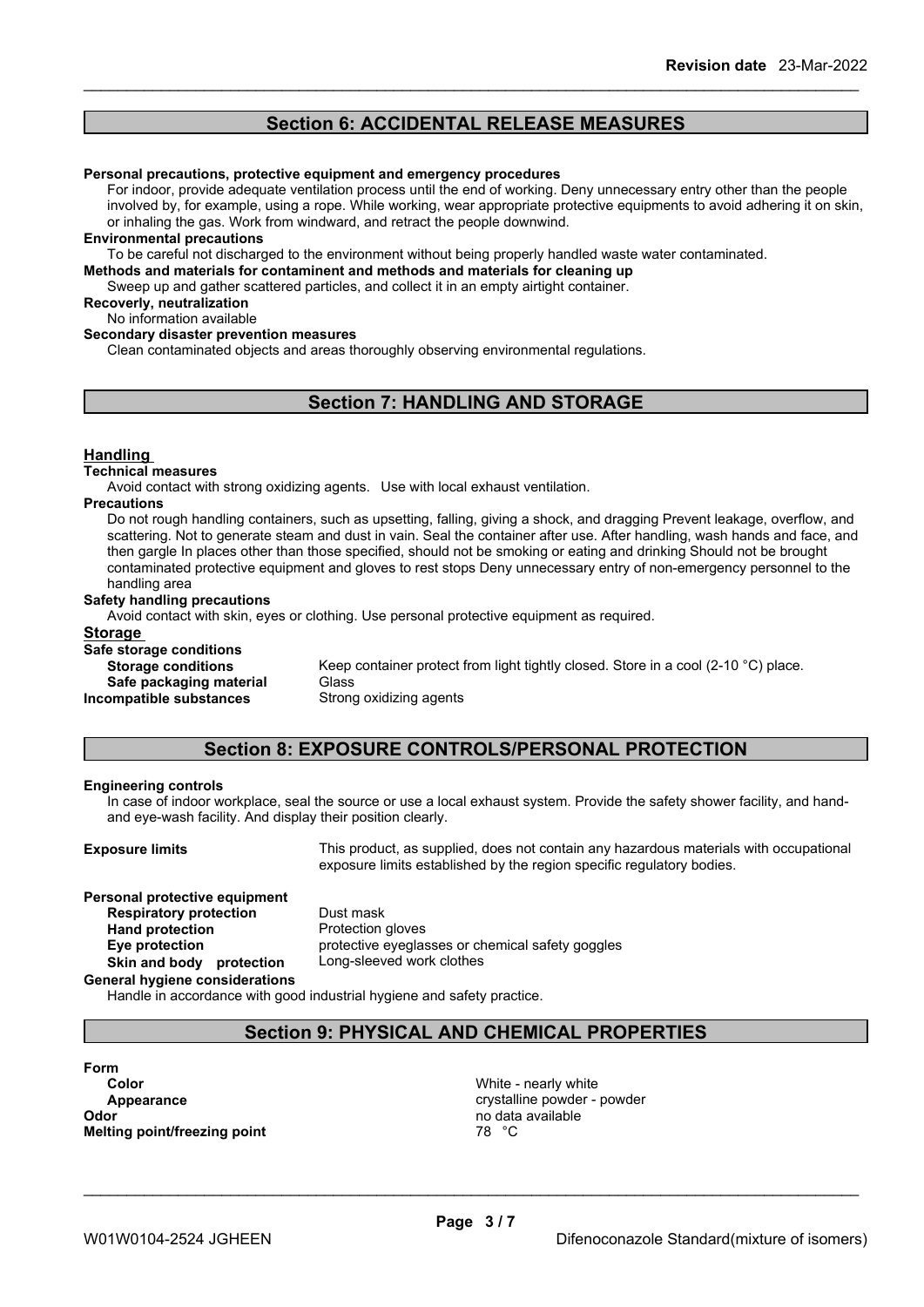| Boiling point, initial boiling point and boiling range<br><b>Flammability</b><br><b>Evaporation rate:</b><br>Flammability (solid, gas):<br>Upper/lower flammability or<br>explosive limits | no data available<br>no data available<br>no data available<br>no data available |
|--------------------------------------------------------------------------------------------------------------------------------------------------------------------------------------------|----------------------------------------------------------------------------------|
| Upper:                                                                                                                                                                                     | no data available                                                                |
| Lower:                                                                                                                                                                                     | no data available                                                                |
| <b>Flash point</b>                                                                                                                                                                         | no data available                                                                |
| Auto-ignition temperature:                                                                                                                                                                 | no data available                                                                |
| <b>Decomposition temperature:</b>                                                                                                                                                          | no data available                                                                |
| рH                                                                                                                                                                                         | no data available                                                                |
| Viscosity (coefficient of viscosity)                                                                                                                                                       | no data available                                                                |
| <b>Dynamic viscosity</b>                                                                                                                                                                   | no data available                                                                |
| <b>Solubilities</b>                                                                                                                                                                        | Ethanol, acetone: soluble, water: practically insoluble.or                       |
|                                                                                                                                                                                            | insoluble.                                                                       |
| n-Octanol/water partition coefficient: (log Pow)                                                                                                                                           | no data available                                                                |
| Vapour pressure                                                                                                                                                                            | no data available                                                                |
| <b>Specific Gravity / Relative density</b>                                                                                                                                                 | no data available                                                                |
| Vapour density                                                                                                                                                                             | no data available                                                                |
| <b>Particle characteristics</b>                                                                                                                                                            | no data available                                                                |

## **Section 10: STABILITY AND REACTIVITY**

#### **Stability**

**Reactivity** no data available<br> **Chemical stability** May be altered by May be altered by light. **Hazardous reactions** None under normal processing **Conditions to avoid** Extremes of temperature and direct sunlight **Incompatible materials** Strong oxidizing agents **Hazardous decomposition products** Carbon monooxide (CO), Carbon dioxide (CO2), Nitrogen oxides (NOx), Halides

### **Section 11: TOXICOLOGICAL INFORMATION**

#### **Acute toxicity**

| UNAN MANULI          |                   |                        |                                     |
|----------------------|-------------------|------------------------|-------------------------------------|
| <b>Chemical Name</b> | Oral LD50         | <b>Dermal LD50</b>     | <b>Inhalation LC50</b>              |
| Difenoconazole       | Rat<br>1453 mg/kg | Rabbit<br>$2010$ mg/kg | $\cdot$ 3300 ma/m $^3$<br>Rat ) 4 h |
|                      |                   | 2010 mg/kg<br>Rat,     | $Rat$ ) 4 h<br>• 45 ma/m $^{\rm 3}$ |

| <b>Chemical Name</b> | Acute toxicity -oral-source<br>information | information             | Acute toxicity -dermal-source Acute toxicity -inhalation gas-<br>source information |
|----------------------|--------------------------------------------|-------------------------|-------------------------------------------------------------------------------------|
| Difenoconazole       | Based on the NITE GHS                      | Based on the NITE GHS   | Based on the NITE GHS                                                               |
|                      | classification results.                    | classification results. | Iclassification results.                                                            |

| <b>Chemical Name</b> | <b>Acute toxicity -inhalation</b> | Acute toxicity -inhalation dust-  Acute toxicity -inhalation mist- |                          |
|----------------------|-----------------------------------|--------------------------------------------------------------------|--------------------------|
|                      | vapor-source information          | source information                                                 | source information       |
| Difenoconazole       | Based on the NITE GHS             | Based on the NITE GHS                                              | Based on the NITE GHS    |
|                      | classification results.           | Iclassification results.                                           | Iclassification results. |

#### **Skin irritation/corrosion**

| <b>Chemical Name</b>           | Skin corrosion/irritation source information     |
|--------------------------------|--------------------------------------------------|
| Difenoconazole                 | Based on the NITE GHS classification results.    |
| Serious eye damage/ irritation |                                                  |
|                                |                                                  |
| <b>Chemical Name</b>           | Serious eye damage/irritation source information |
| Difenoconazole                 | Based on the NITE GHS classification results.    |

**Respiratory or skin sensitization**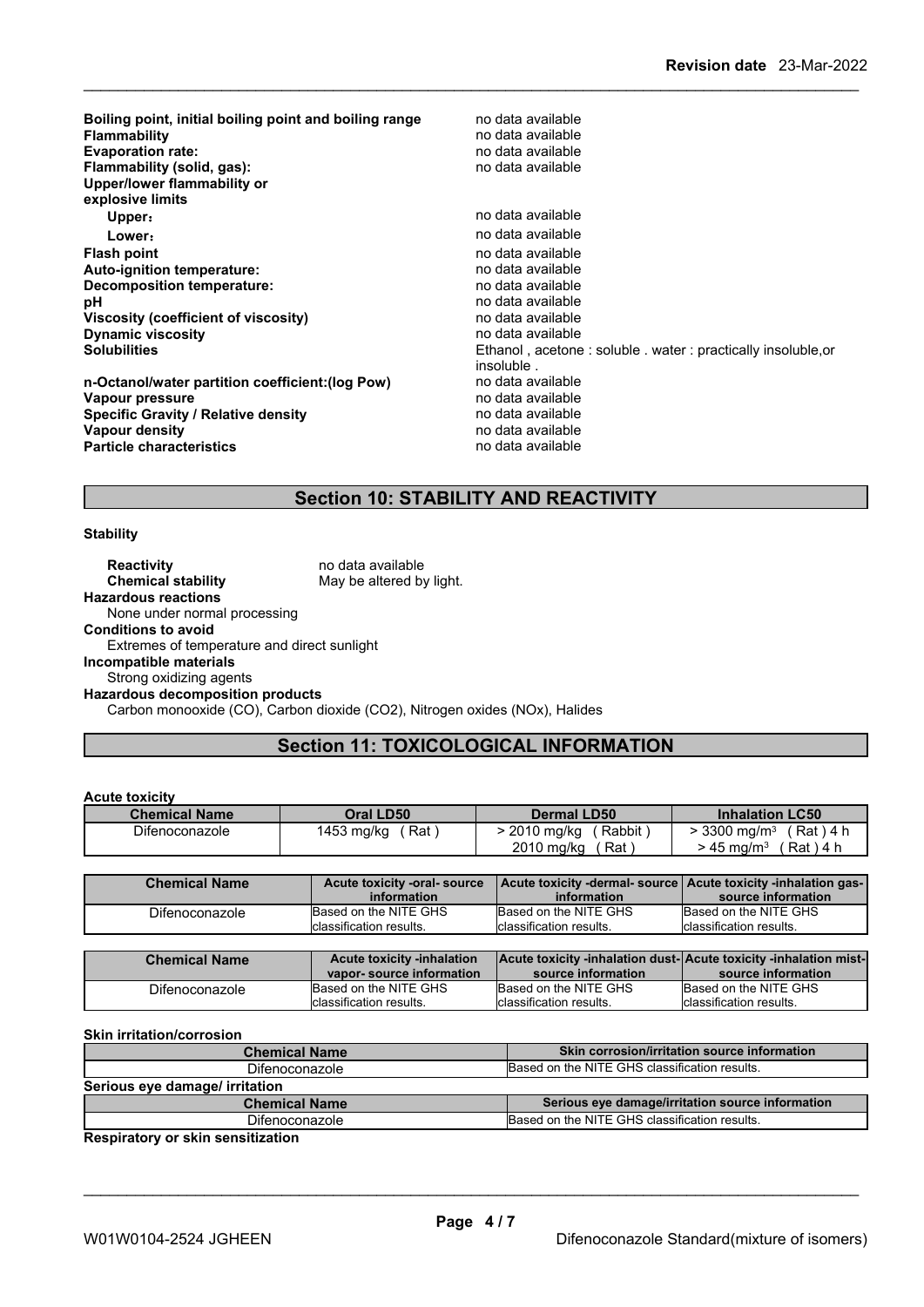| <b>Chemical Name</b>           | Respiratory or Skin sensitization source information |  |
|--------------------------------|------------------------------------------------------|--|
| Difenoconazole                 | Based on the NITE GHS classification results.        |  |
| Reproductive cell mutagenicity |                                                      |  |
| <b>Chemical Name</b>           | germ cell mutagencity source information             |  |
| Difenoconazole                 | Based on the NITE GHS classification results.        |  |
| Carcinogenicity                |                                                      |  |
| <b>Chemical Name</b>           | Carcinogenicity source information                   |  |
| Difenoconazole                 | Based on the NITE GHS classification results.        |  |

#### **Reproductive toxicity**

| <b>NEPLOYATIVE COVIDITA</b>   |                                               |
|-------------------------------|-----------------------------------------------|
| <b>Chemical Name</b>          | Reproductive toxicity source information      |
| <b>Difenoconazole</b>         | Based on the NITE GHS classification results. |
| <b>STOT-single exposure</b>   |                                               |
| <b>Chemical Name</b>          | STOT -single exposure- source information     |
| Difenoconazole                | Based on the NITE GHS classification results. |
| <b>STOT-repeated exposure</b> |                                               |
| <b>Chemical Name</b>          | STOT -repeated exposure- source information   |
| Difenoconazole                | Based on the NITE GHS classification results. |
| <b>Aspiration hazard</b>      |                                               |
| <b>Chemical Name</b>          | <b>Aspiration Hazard source information</b>   |
| Difenoconazole                | Based on the NITE GHS classification results. |

### **Section 12: ECOLOGICAL INFORMATION**

#### **Ecotoxicity**

| <b>Chemical Name</b> | Algae/aguatic plants | $\overline{\phantom{a}}$ ish | Crustacea             |
|----------------------|----------------------|------------------------------|-----------------------|
| Difenoconazole       | N/A                  | N/A                          | EC50<br>Daphnia magna |
|                      |                      |                              | 0.77<br>48 h<br>ma/L  |

#### **Other data**

| <b>Chemical Name</b>  | Short-term (acute) hazardous to the<br>aquatic environment source<br>information | Long-term (chronic) hazardous to the<br>aquatic environment source<br>information |
|-----------------------|----------------------------------------------------------------------------------|-----------------------------------------------------------------------------------|
| <b>Difenoconazole</b> | Based on the NITE GHS classification<br>results.                                 | Based on the NITE GHS classification<br>Iresults.                                 |

| Persistence and degradability    | No information available |  |
|----------------------------------|--------------------------|--|
| <b>Bioaccumulative potential</b> | No information available |  |
| Mobility in soil                 | No information available |  |
| Hazard to the ozone layer        | No information available |  |

### **Section 13: DISPOSAL CONSIDERATIONS**

#### **Waste from residues**

Disposal should be in accordance with applicable regional, national and local laws and regulations. **Contaminated container and contaminated packaging**

Disposal should be in accordance with applicable regional, national and local laws and regulations.

### **Section 14: TRANSPORT INFORMATION**

#### **ADR/RID**

| UN number               | UN3077                                                              |  |
|-------------------------|---------------------------------------------------------------------|--|
| Proper shipping name:   | Environmentally hazardous substance, solid, n.o.s. (Difenoconazole) |  |
| UN classfication        |                                                                     |  |
| Subsidiary hazard class |                                                                     |  |
| Packing group           | Ш                                                                   |  |
|                         |                                                                     |  |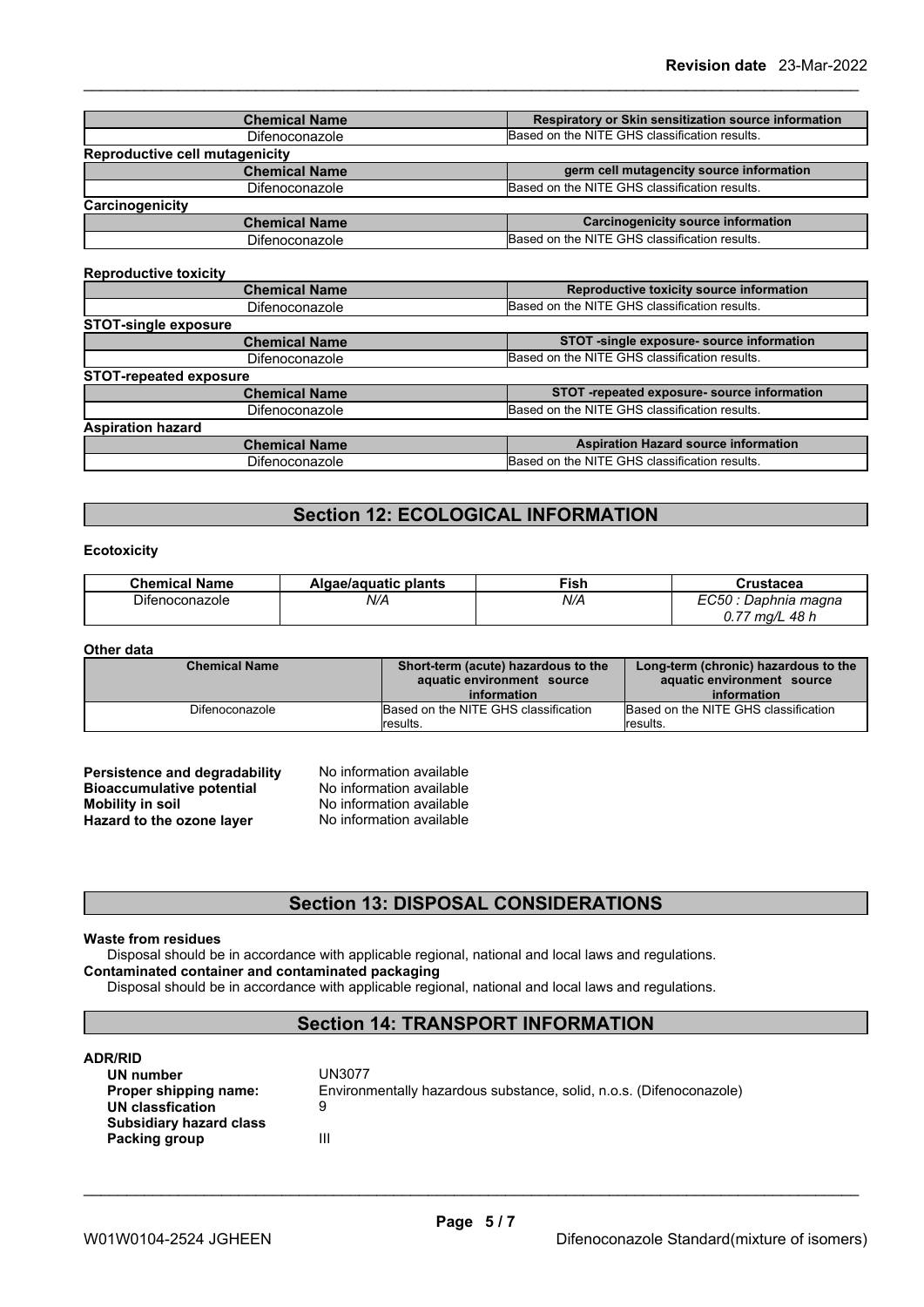| <b>Marine pollutant</b>                             | Yes                                                                 |
|-----------------------------------------------------|---------------------------------------------------------------------|
| <b>IMDG</b>                                         |                                                                     |
| UN number                                           | UN3077                                                              |
| Proper shipping name:                               | Environmentally hazardous substance, solid, n.o.s. (Difenoconazole) |
| UN classfication                                    | 9                                                                   |
| <b>Subsidiary hazard class</b>                      |                                                                     |
| Packing group                                       | Ш                                                                   |
| Marine pollutant (Sea)                              | Yes                                                                 |
| Transport in bulk according to                      | No information available                                            |
| Annex II of MARPOL 73/78 and<br>the <b>IBC</b> Code |                                                                     |
| <b>IATA</b>                                         |                                                                     |
| UN number                                           | UN3077                                                              |
| Proper shipping name:                               | Environmentally hazardous substance, solid, n.o.s. (Difenoconazole) |
| UN classfication                                    | 9                                                                   |
| <b>Subsidiary hazard class</b>                      |                                                                     |
| Packing group                                       | Ш                                                                   |
| <b>Environmentally Hazardous</b>                    | Yes                                                                 |
| <b>Substance</b>                                    |                                                                     |

### **Section 15: REGULATORY INFORMATION**

| <b>International Inventories</b>                |                                                                                        |
|-------------------------------------------------|----------------------------------------------------------------------------------------|
| <b>EINECS/ELINCS</b>                            |                                                                                        |
| <b>TSCA</b>                                     |                                                                                        |
|                                                 |                                                                                        |
| Japanese regulations                            |                                                                                        |
| <b>Fire Service Act</b>                         | Not applicable                                                                         |
| <b>Poisonous and Deleterious</b>                | Not applicable                                                                         |
| <b>Substances Control Law</b>                   |                                                                                        |
| Industrial Safety and Health Act Not applicable |                                                                                        |
| Regulations for the carriage                    | Noxious Substances (Ordinance Art.3, Ministry of Transportation Ordinance Regarding    |
| and storage of dangerous                        | Transport by Ship and Storage, Attached Table 1)                                       |
| goods in ship                                   |                                                                                        |
| <b>Civil Aeronautics Law</b>                    | Misellaneous Dangerous Substances and Articles (Ordinance Art. 194, MITL Nortification |
|                                                 | for Air Transportation of Explosives etc., Attached Table 1)                           |
| <b>Pollutant Release and Transfer Class 1</b>   |                                                                                        |
| <b>Register Law</b>                             |                                                                                        |
| $(-2023.3.31)$                                  |                                                                                        |
| Class 1 - No.                                   | 96                                                                                     |
| <b>Pollutant Release and Transfer</b>           | Class 1                                                                                |
| <b>Register Law</b>                             |                                                                                        |
| $(2023/4/1-)$                                   |                                                                                        |
| Class 1 - No.                                   | 96                                                                                     |
| <b>Export Trade Control Order</b>               | Not applicable                                                                         |
|                                                 |                                                                                        |

| Chemical Name                        | Poisonous and Deleterious<br>Substances Control Law | Industrial Safety and Health Act   Pollutant Release and Transfer<br>Substances<br>(Law Art.57-2)<br>(~2024.3.31) | Register Law<br>$(-2023.3.31)$ |
|--------------------------------------|-----------------------------------------------------|-------------------------------------------------------------------------------------------------------------------|--------------------------------|
| Difenoconazole<br>119446-68-3 (98.0) |                                                     |                                                                                                                   | Applicable                     |

## **Section 16: OTHER INFORMATION**

| Key literature references and | NITE: National Institute of Technology and Evaluation (JAPAN) |
|-------------------------------|---------------------------------------------------------------|
| sources for data etc.         | http://www.safe.nite.go.jp/japan/db.html                      |
|                               | IATA dangerous Goods Regulations                              |
|                               | RTECS: Registry of Toxic Effects of Chemical Substances       |
|                               | Japan Industrial Safety and Health Association GHS Model SDS  |